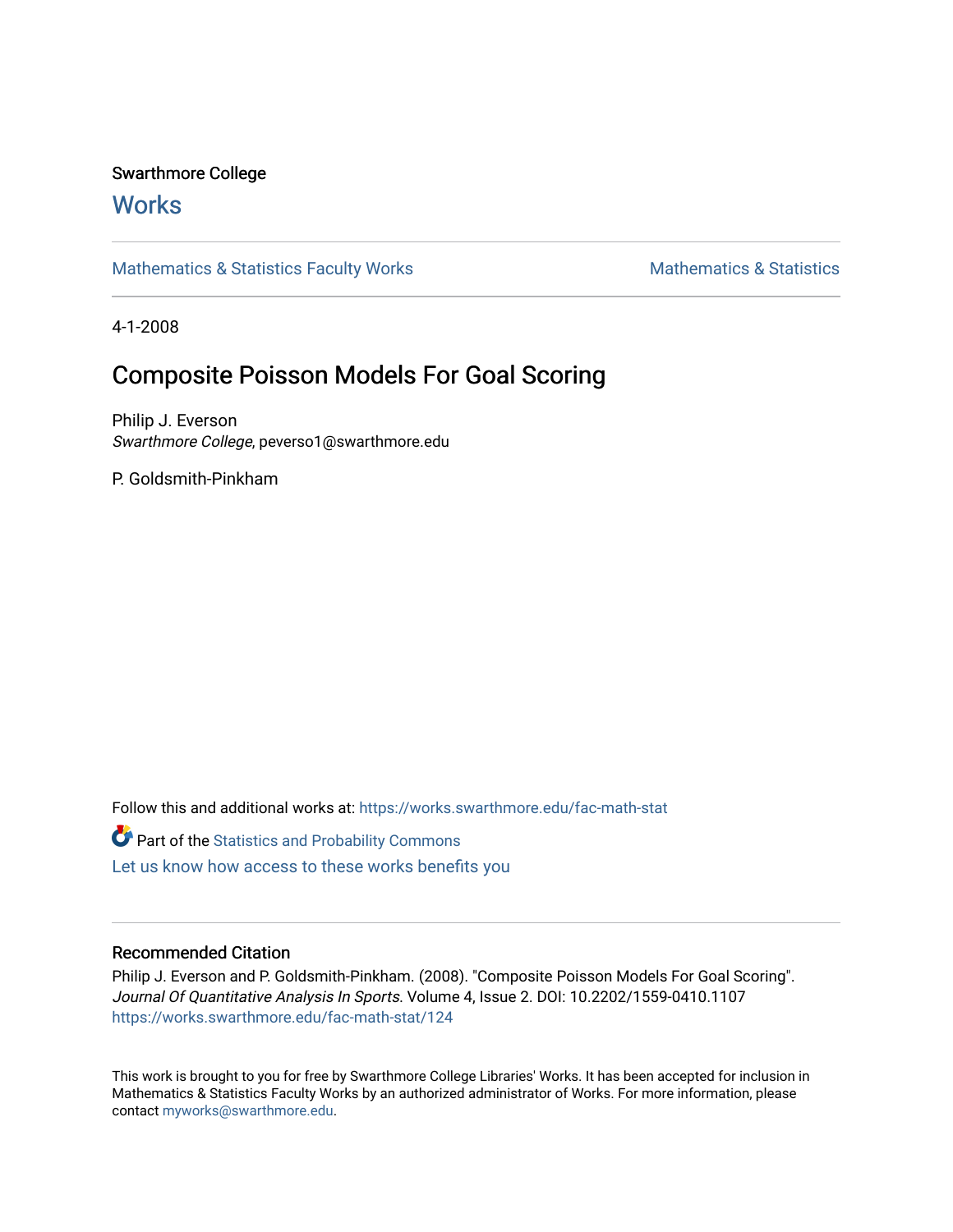# *Journal of Quantitative Analysis in Sports*

| <i>Volume</i> 4, <i>Issue</i> 2 | 2008 | Article 13 |
|---------------------------------|------|------------|
|                                 |      |            |

## Composite Poisson Models for Goal Scoring

## **Phil Everson,** *Swarthmore College* **Paul S. Goldsmith-Pinkham,** *Swarthmore College*

**Recommended Citation:**

Everson, Phil and Goldsmith-Pinkham, Paul S. (2008) "Composite Poisson Models for Goal Scoring," *Journal of Quantitative Analysis in Sports*: Vol. 4: Iss. 2, Article 13.

**DOI:** 10.2202/1559-0410.1107

©2008 American Statistical Association. All rights reserved.

Brought to you by | CBB Consortium / YBP Authenticated Download Date | 7/16/15 9:57 PM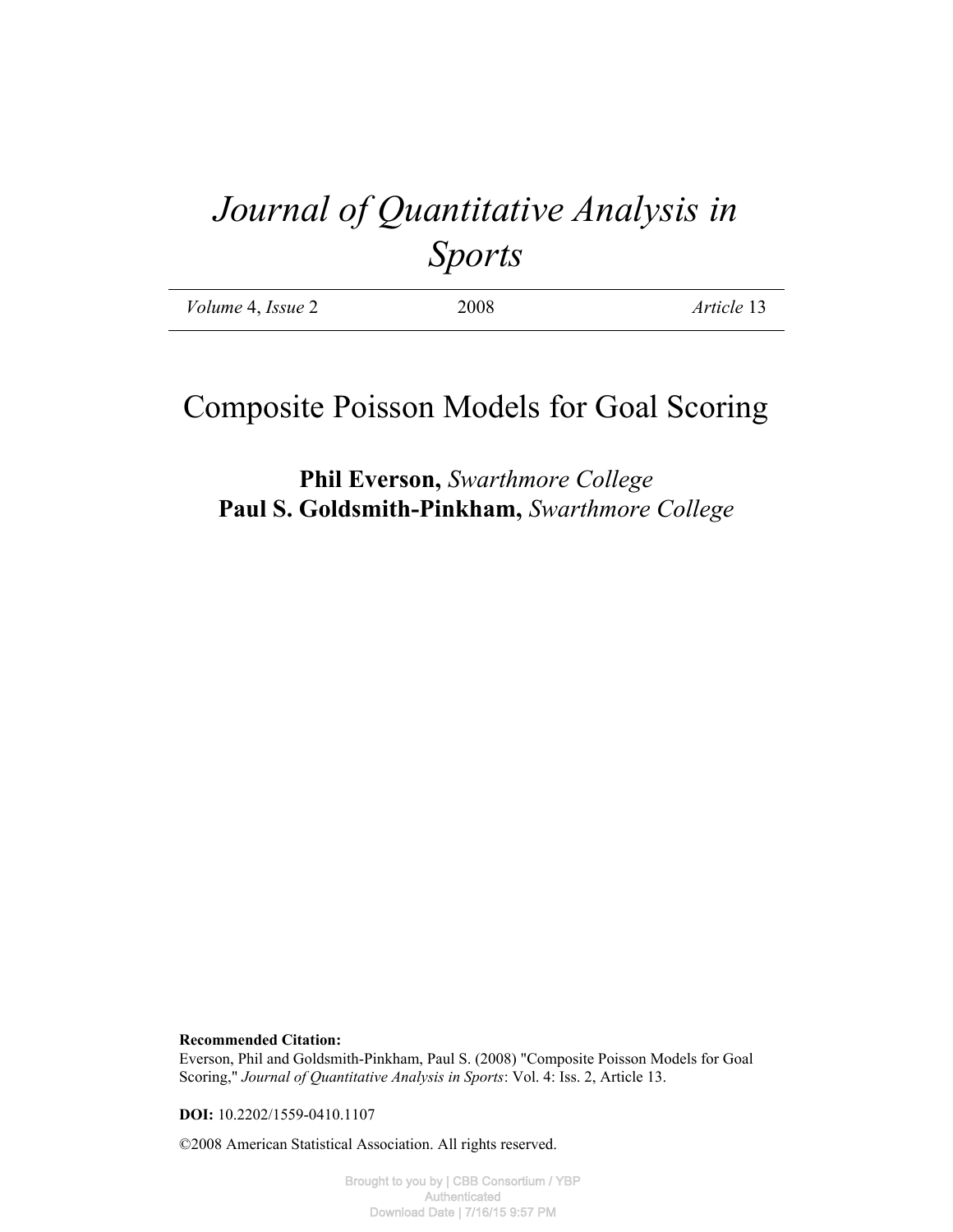## Composite Poisson Models for Goal Scoring

Phil Everson and Paul S. Goldsmith-Pinkham

#### **Abstract**

Goal scoring in sports such as hockey and soccer is often modeled as a Poisson process. We work with a Poisson model where the mean goals scored by the home team is the sum of parameters for the home team's offense, the road team's defense, and a home advantage. The mean goals for the road team is the sum of parameters for the road team's offense and for the home team's defense. The best teams have a large offensive parameter value and a small defensive parameter value. A level-2 model connects the offensive and defensive parameters for the k teams. Parameter inference is made by imagining that goals can be classified as being strictly due to offense, to (lack of) defense, or to home-field advantage. Though not a realistic description, such a breakdown is consistent with our model assumptions and the literature, and we can work out the conditional distributions and generate random partitions to facilitate inference about the team parameters. We use the conditional Binomial distribution, given the Poisson totals and the current parameter values, to partition each observed goal total at each iteration in an MCMC algorithm.

**KEYWORDS:** gibbs sampler, jeffreys' prior, latent variables, poisson additivity, soccer, two-level model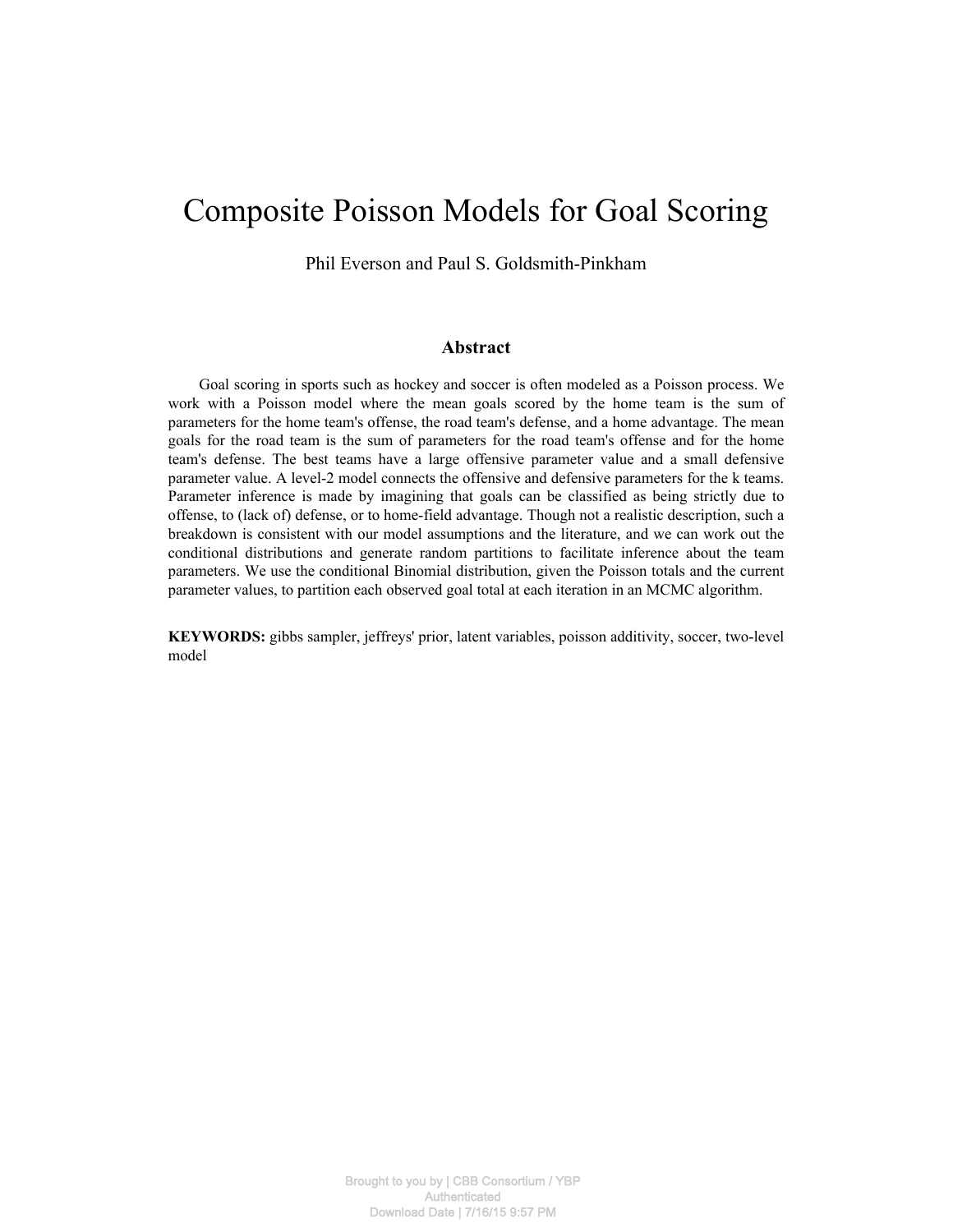#### 1. Introduction and Summary

The sparse scoring in goal scoring sports such as hockey, lacrosse and soccer suggests a Poisson model might be a good description. The Poisson distribution arises as the limit of a Binomial distribution as the number of trials grows and the success probability shrinks in such a way that the mean number of "successes" approaches a constant  $\theta$ . Each minute (e.g.) of a contest could be thought of as a "trial" with some probability of yielding a goal for either team. Of course, multiple goals could be scored in a single minute, and goals scored (or not scored) in different minutes are probably not independent outcomes with the same probability. The inter-arrival time for goals in soccer does not follow an exponential distribution, as is required for the Poisson process. However, a Poisson model is common in the literature for predicting soccer scores, such as in [2], and Figure 1 shows that the number of goals scored in the 2005-2006 English Premier League (EPL) season is well-approximated by a Poisson distribution with mean 1.23. While we will use the EPL data as an illustrative example, the primary goal of this paper is to lay out the framework to carry out inference for an additive Poisson model that could be applied to a variety of sports and data sets.

The literature currently contains models estimating team strength with Poisson distributions [2, 3] as well as models with differing home-field advantages across teams [1]. However, to our knowledge, our model is the first to use a hierarchical framework with Poisson additivity and differing home-field advantages.

Section 2 outlines the most general model, which allows for team offensive and defensive strengths, as well as different team offensive and defensive home advantages. Offensive home advantage is the propensity to score more goals when at home than when on the road (or on a neutral field) when playing comparable opponents. Defensive home advantage is the propensity to yield fewer goals when playing at home. If a common home advantage is assumed for all teams, as is commonly assumed for ranking purposes, then it is not possible to distinguish between offensive and defensive advantage, and a common offensive advantage is fit, with the defensive advantage set to zero. Section 3 describes a Gibbs sampler algorithm to estimate the parameters for the full model, and adjustments for fitting simpler models, such as the common home advantage or no home advantage models. Section 4 summarizes the inference for the EPL data and discusses future directions.

#### 2. The Composite-Poisson Model

Let  $Y_{hi}$  represent the goals scored for the home team in game i,  $i = 1, \ldots, N$ , and let  $Y_{ri}$  represent the goals scored by the road team in game i (with an arbitrary home/road designation in events such as the World Cup, in which neither team has an obvious home field advantage). We assume that each of the  $k$  teams has an offensive parameter  $\theta_{oj}$  and a defensive parameter  $\theta_{dj}$ , and that these combine with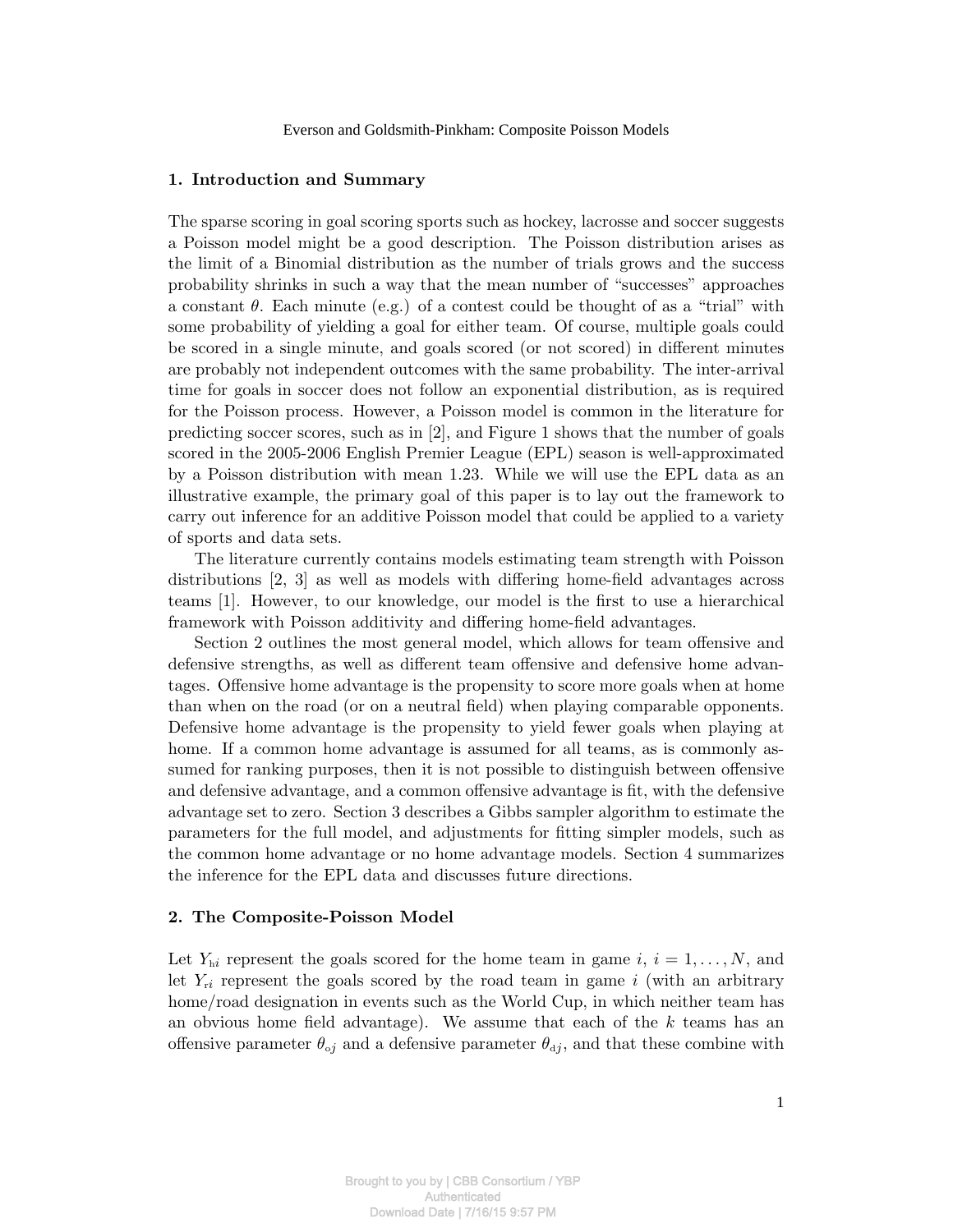offensive and defensive home field advantage parameters  $\delta_{oj}$  and  $\delta_{dj}$  to determine the mean number of goals scored by a particular team. Let  $h_i$  and  $r_i$  represent the indices for the home and road teams in game i, so  $h_i$  and  $r_i$  take values  $1, \ldots, k$ . Our model for the goals scored in game  $i$  is then:

Level-1 Model

 $Y_{hi} | \theta_{oh_i}, \theta_{dr_i}, \delta_{oh_i}, \delta_{dr_i} \sim \text{Poisson}(\theta_{oh_i} + \theta_{dr_i} + \delta_{oh_i} + \delta_{dr_i}), \quad i = 1, ..., N,$ 

independent of

 $Y_{ri} | \theta_{\text{or}_i}, \theta_{\text{d}h_i}, \delta_{\text{d}h_i}, \delta_{\text{d}r_i} \sim \text{Poisson}(\theta_{\text{or}_i} + \theta_{\text{d}h_i}), \qquad i = 1, ..., N.$ 

This composite mean structure allows teams to vary in their ability both to produce goals and to prevent goals. Team  $j$  is one of the better teams if it has a large  $\theta_{oj}$ , meaning they tend to score a lot, and a small  $\theta_{dj}$ , meaning they tend to not allow many goals. Figure 2 displays the fitted  $\theta_{oj}$  and  $\theta_{dj}$  values for the  $k = 20$  teams in the English Premier League. These values were estimated using the procedure described in Section 3, and predicts that Manchester United and Chelsea as the strongest teams that season, and Sheffield United as the weakest team. See Table 1 in Section 3 for a comparison to the actual results.

The home advantage parameters  $\delta_{oj}$  and  $\delta_{dj}$  indicate how much stronger a team is when playing at home compared to playing on the road or on a neutral field. The model requires that teams play at least as well at home (i.e., no negative  $\delta$ 's) so the offensive and defensive home advantages both appears as non-negative additions  $(\delta_{oh_i} + \delta_{dr_i})$  to the home team's mean. The defensive advantages parameters are essentially a penalty for not playing at home. By forcing the defensive advantage to be positive, we maintain the additive property of the Poisson distribution and avoid possibly fitting a negative mean. The neutral-field means are therefore

Neutral Field Means

$$
Y_{hi} | \theta_{oh_i}, \theta_{dr_i}, \delta_{oh_i}, \delta_{dr_i} \sim \text{Poisson}(\theta_{oh_i} + \theta_{dr_i} + \delta_{dr_i}), \quad i = 1, ..., N,
$$
  
independent of  

$$
Y_{ri} | \theta_{or_i}, \theta_{dh_i}, \delta_{oh_i}, \delta_{dr_i} \sim \text{Poisson}(\theta_{or_i} + \theta_{dh_i} + \delta_{dh_i}), \qquad i = 1, ..., N.
$$

There are 4k parameters in this level-1 model: two  $\theta$ 's and two  $\delta$ 's for each of the  $k$  teams. For a given set of parameters, we can achieve the same mean structure if we add a constant c to every  $\theta_0$  (e.g.) and subtract c from every  $\theta_d$ . To facilitate inference (and to recognize that the parameters for the different teams should be more similar than different) we assume common *conjugate* Gamma distributions for the  $\theta_{oj}$ 's and  $\theta_{dj}$ 's, and common Gamma distribution for the  $\delta_{oj}$ 's and the  $\delta_{oj}$ 's.

Level-2 Model

 $\theta_{\rm oj}, \theta_{\rm dj} \;\; \stackrel{\rm i.i.d.}{\sim}\;\; \text{Gamma}(\alpha_\theta, \, \alpha_\theta/\mu_\theta), \qquad j=1,\ldots,k,$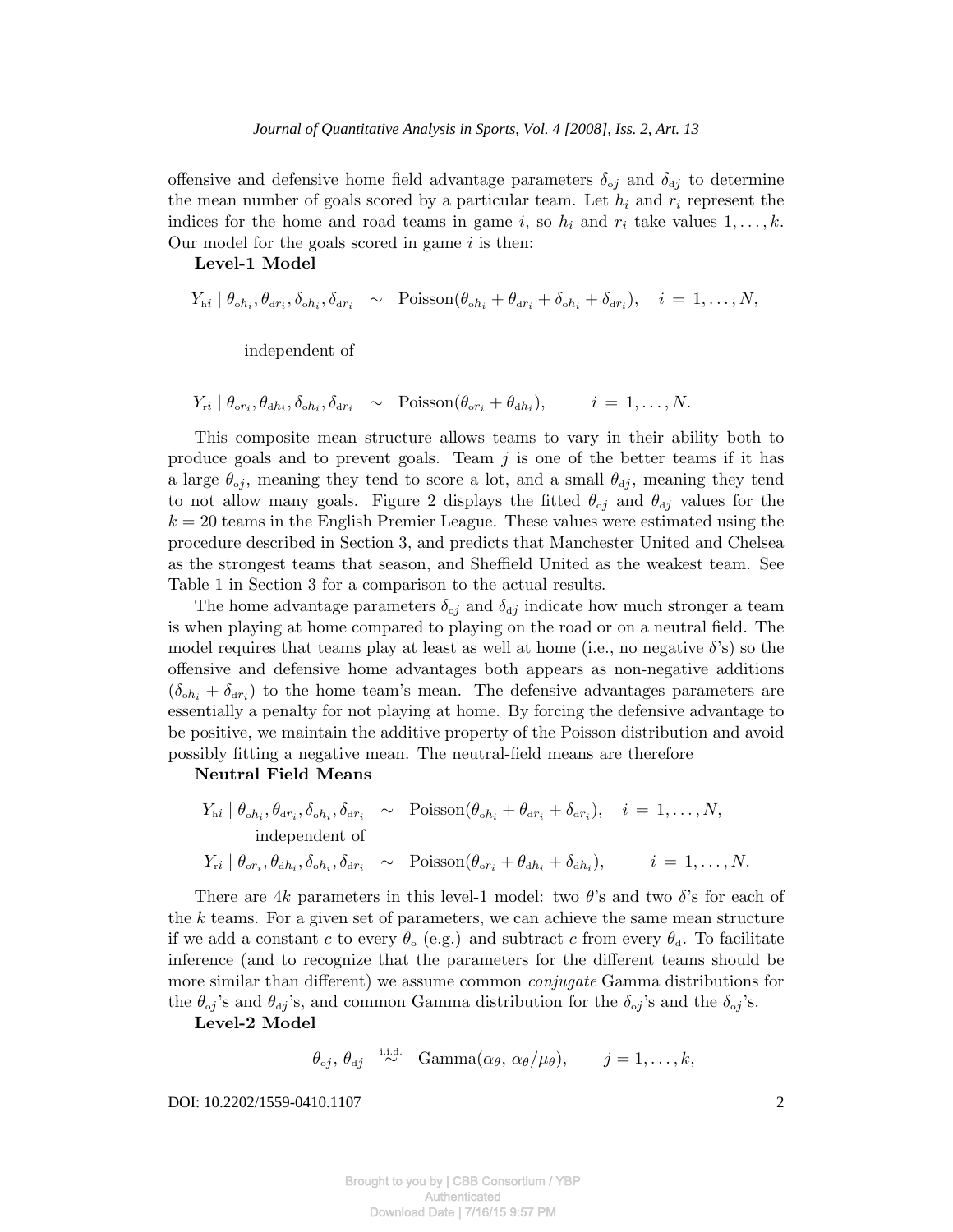independent of

$$
\delta_{\text{o}j}, \delta_{\text{d}j} \overset{\text{i.i.d.}}{\sim} \text{Gamma}(\alpha_{\delta}, \alpha_{\delta}/\mu_{\delta}), \qquad j = 1, \ldots, k.
$$

The team  $\theta$ 's and  $\delta$ 's are modeled to have mean  $\mu$  and variance  $\mu^2/\alpha$ , so  $\mu$  defines a typical value for the k teams, and increasing  $\alpha$  makes the level-2 distribution more concentrated about  $\mu$ .

#### 3. Parameter Inference

In reality, there is no way to classify goals as being strictly offensive or defensive, or due to home field advantage. However, the Level-1 model in Section 2 is equivalent to a model for which "offensive", "defensive" and "advantage" goals occur according to independent Poisson processes and add to give the goal totals:

#### Hypothetical Partitioning

Home Goals:  $Y_{hi} = Y_{hoi} + Y_{radi} + Y_{hai} + Y_{rai}, \quad i = 1, \ldots, N.$  $Y_{\text{ho}i} | \theta_{\text{o}h_i} \stackrel{\text{indep}}{\sim} \text{Poisson}(\theta_{\text{o}h_i})$  $Y_{\text{rd}i} | \theta_{\text{dr}_i} \stackrel{\text{indep}}{\sim} \text{Poisson}(\theta_{\text{dr}_i})$  $Y_{\text{hai}} | \delta_{\text{oh}_i} \stackrel{\text{i.i.d.}}{\sim} \text{Poisson}(\delta_{\text{oh}_i})$  $Y_{\text{rai}} \mid \delta_{\text{oh}_i} \stackrel{\text{i.i.d.}}{\sim} \text{Poisson}(\delta_{\text{dr}_i})$ **Road Goals:**  $Y_{ri} = Y_{\text{rot}} + Y_{\text{hdi}}, \qquad i = 1, \dots N.$  $Y_{\text{roi}} \mid \theta_{\text{or}_i} \stackrel{\text{indep}}{\sim} \text{Poisson}(\theta_{\text{or}_i})$  $Y_{\text{hdi}} \mid \theta_{\text{d}h_i} \stackrel{\text{indep}}{\sim} \text{Poisson}(\theta_{\text{d}h_i})$ 

The equivalence follows from the additivity of the Poisson distribution. If total goals are modeled as following a Poisson distribution, then it is reasonable to think of goals as the sum of two or four independent Poisson random variables, with rates that add to the desired means.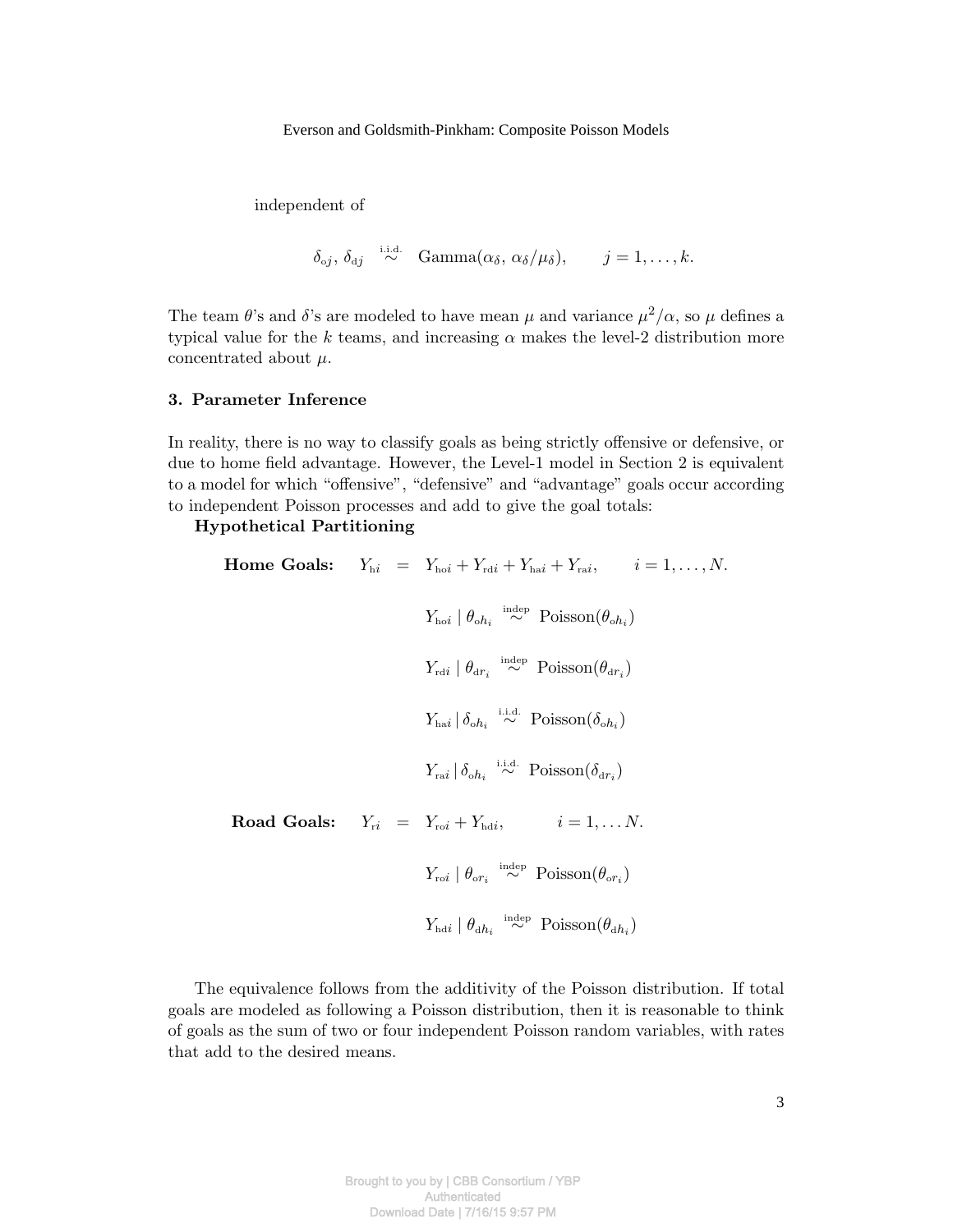#### *Journal of Quantitative Analysis in Sports, Vol. 4 [2008], Iss. 2, Art. 13*

The simplicity of the distributions for the partitioned totals suggests that, were we to learn the values of these hypothetical, *latent* variables, we could easily estimate the unknown  $\theta$ 's and  $\delta$ 's using standard Poisson inference techniques. For example, we could estimate the offensive parameter for team j by  $\theta_{oj}$ , the average of the offensive totals for team j in its  $n_j$  games. Conversely, were we to know all of the  $\theta$ 's and  $\delta$ 's, we could make inference about the unknown partitioned counts. Here we exploit another nice property of Poisson additivity: conditional on the total count, the distribution of the partial counts are Binomial.

#### Conditional Partitions

Home Goals:  $Y_{hi} = Y_{hoi} + Y_{rdi} + Y_{hai} + Y_{rai}, \quad i = 1, ..., N.$ 

 $Y_{\text{ho}i} \mid \theta, \delta, y_{\text{h}i} \sim \text{Binomial}(y_{\text{h}i}, \phi_{\text{ho}i}), \qquad \phi_{\text{ho}i} = \frac{\theta_{\text{o}h}}{\theta_{\text{p}i} + \theta_{\text{p}i}}$  $\overline{\theta_{\circ h_i}+\theta_{\circ r_i}+\delta_{\circ h_i}+\delta_{\circ r_i}}.$  $Y_{\text{rd}i} \mid \theta, \delta, y_{\text{h}i}, y_{\text{ho}i} \;\;\sim\;\; \text{Binomial}\left(y_{\text{h}i} - y_{\text{ho}i}, \; \phi_{\text{rd}i}\right), \qquad \phi_{\text{rd}i} \;=\; \frac{\theta_{\text{dr}_i}}{\theta_{\text{d}i}}.$  $\overline{\theta_{\mathtt{d}r_i} + \delta_{\mathtt{o}h_i} + \delta_{\mathtt{d}r_i}}.$  $Y_{\text{hai}} \mid \theta, \delta, y_{\text{h}i}, y_{\text{hoi}}, y_{\text{rd}i} \;\;\sim\;\; \text{Binomial}(y_{\text{h}i} - y_{\text{hoi}} - y_{\text{rd}i}, \, \phi_{\text{hai}}), \;\;\;\;\;\; \phi_{\text{hai}} \;=\; \frac{\delta_{oh_i}}{\mathsf{s}}$  $\frac{\delta_{\textit{oh}_i}}{\delta_{\textit{oh}_i} + \delta_{\textit{dr}_i}}$ .  $Y_{\text{r}ai} | y_{\text{h}i}, y_{\text{h}oi}, y_{\text{r}di}, y_{\text{h}a} = y_{\text{h}i} - y_{\text{h}oi} - y_{\text{r}di} - y_{\text{h}a}$ Road Goals:  $Y_{ri} = Y_{\text{rot}} + Y_{\text{hdi}}$ ,  $i = 1, \dots N$ .

$$
Y_{\rm rot} | \theta, \delta, y_{\rm ri} \sim \text{Binomial}(y_{\rm ri}, \phi_{\rm rot}), \qquad \phi_{\rm rot} = \frac{\theta_{\rm or_i}}{\theta_{\rm or_i} + \theta_{\rm d} h_i}
$$

As well as facilitating inference about the  $\theta$ 's, the simulated partitions of goal totals also enable us to make inference about  $\mu_{\theta}$  and  $\alpha_{\theta}$ , the level-2 parameters governing the distributions of the  $\theta$ 's, and about  $\mu_{\delta}$  and  $\alpha_{\delta}$ , the parameters governing home advantage. This leads to the following iterative simulation algorithm:

#### Outline of Gibbs Sampler Algorithm

(See appendix for details)

- 0. Determine starting values for the  $\theta_{oj}$ 's,  $\theta_{dj}$ 's,  $\delta_{oj}$ 's and  $\delta_{dj}$ 's, for  $j = 1, \ldots, k$ .
- 1. Use the  $\theta$ 's and  $\delta$ 's to generate random partitions of the  $Y_{hi}$ 's into  $Y_{hoi}$ 's,  $Y_{rdi}$ 's,  $Y_{\text{hai}}$ 's and  $Y_{\text{rai}}$ 's and of the  $Y_{\text{ri}}$ 's into  $Y_{\text{roi}}$ 's and  $Y_{\text{hdi}}$ 's.
- 2. Use the partitioned  $Y_i$ 's to form estimates  $\hat{\theta}_{oj}$ ,  $\hat{\theta}_{dj}$ ,  $\hat{\delta}_{oj}$  and  $\hat{\delta}_{dj}$ , for  $j = 1, \ldots, k$ .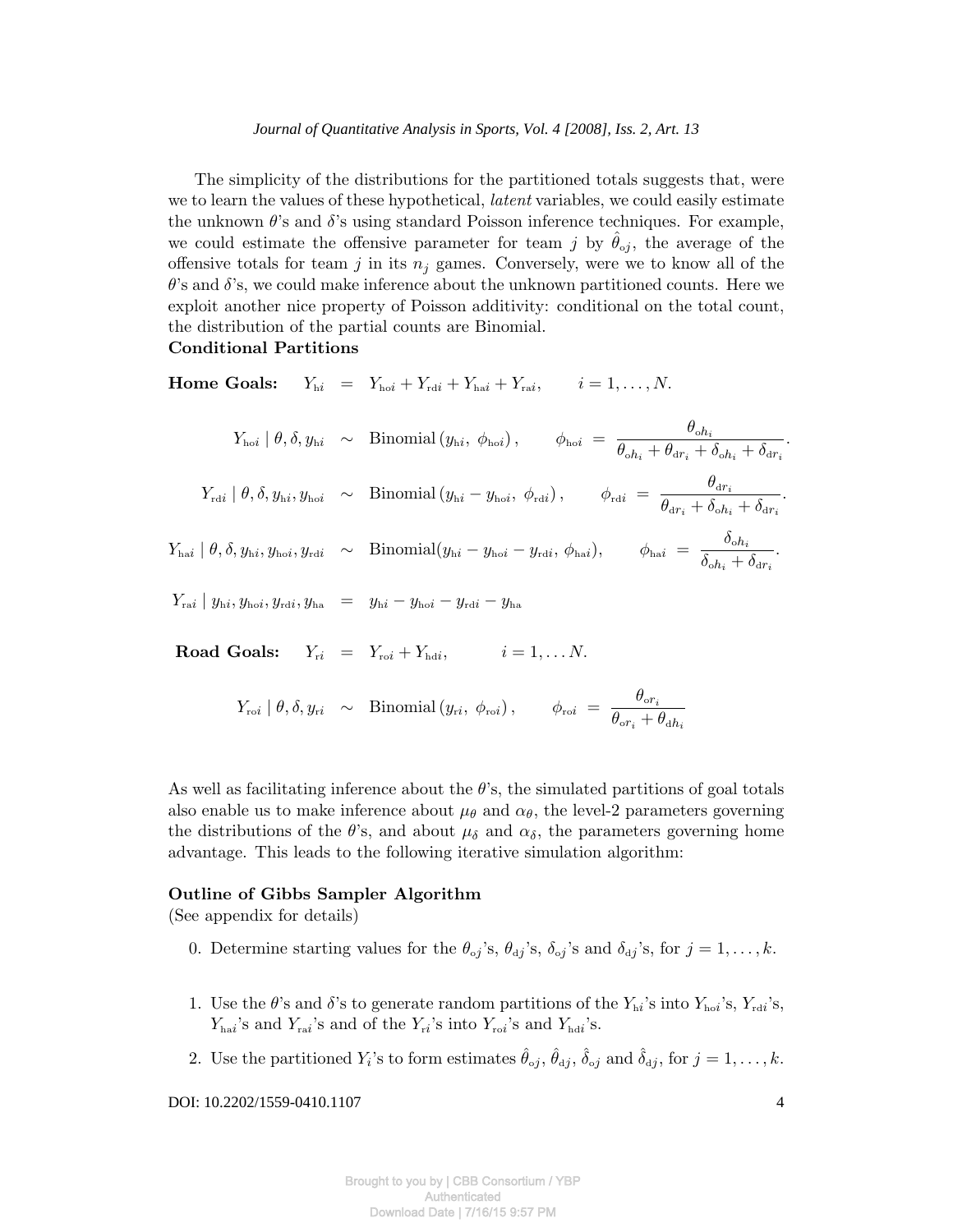- 3. Generate  $\{\alpha_{\theta}, \mu_{\theta}\}$  and  $\{\alpha_{\delta}, \mu_{\delta}\}$  pairs from their joint posterior densities given the  $\theta_j$ 's and  $\delta_j$ 's using rejection sampling.
- 4. Generate  $\theta_{oj}, \theta_{dj}, \delta_{oj}, \delta_{dj}, j = 1, \ldots, k$ , from their conditional posterior distributions given the current  $\hat{\theta}_j$ 's,  $\hat{\delta}_j$ 's,  $\alpha_\theta, \mu_\theta, \alpha_\delta$  and  $\mu_\delta$ .

With appropriate prior specifications for  $\alpha_{\theta}, \mu_{\theta}, \alpha_{\delta}$  and  $\mu_{\delta}$ , repeating steps 1-4 constitutes a Gibbs sampler, and yields draws from the joint posterior distribution of the unknown $\theta$ 's and  $\delta$ 's, given the goal totals. The details of the posterior calculations are given in the appendix.

#### 4. Results of Estimation

In order to apply the algorithm described in the previous section, we took a dataset consisting of scores from the 2006 English Premier League season and split the dataset into two parts. Using the first 119 games, we generated estimates for each team's parameters:  $\theta_o$ ,  $\theta_d$ ,  $\delta_o$ , and  $\delta_d$ . For ranking purposes, we used the simpler method with equal home-field advantage (HFA) parameters across teams, and then used the difference of the teams'  $\theta_o$  and  $\theta_d$  to rank them. The results can be seen in Table 1.

Using the full set of parameters generated with different team HFAs, we then predicted scores for the remaining 261 games in the season, and estimated the amount of points that each team would accumulate in the remaining games. Points in the EPL are given as follows: three points for a win, one point for a tie, and zero points for a loss. The predicted points for teams are given with 90% bands in Figure 2. The actual points fall within the 90% interval for 13 out of the 20 teams. The figure suggests that the fitted values were perhaps shrunk too strongly, with the most extreme observations falling outside of the prediction interval. This may imply an overestimate of the alpha's which could be a result of our prior specifications. It could also be an artifact of the conversion to the EPL point system, or a limitation of our model assumptions for this particular example.

We wish to stress that, while we have emphasized goal scoring in sports as the motivation for this paper, we believe this approach of partitioning Poisson counts will have applications in many situations where Poisson models are used. For example, multiple detectors generate counts of cosmic rays in the presence of background radiation. The counts are therefore the sum of true counts and false counts (which often have a "known" rate). To compare the rates of true counts at the two locations, the corrupted counts could first be partitioned using the methods of this paper (and in this case the partition is not hypothetical). With larger numbers of means to be estimated, a hierarchical structure facilitates "borrowing strength from the ensemble" to compensate for small sample sizes for individual teams, detectors or groups. An obvious extension of this method will be to fit parameters for teams' abilities to generate and allow shots, shots on goal, or some combined classification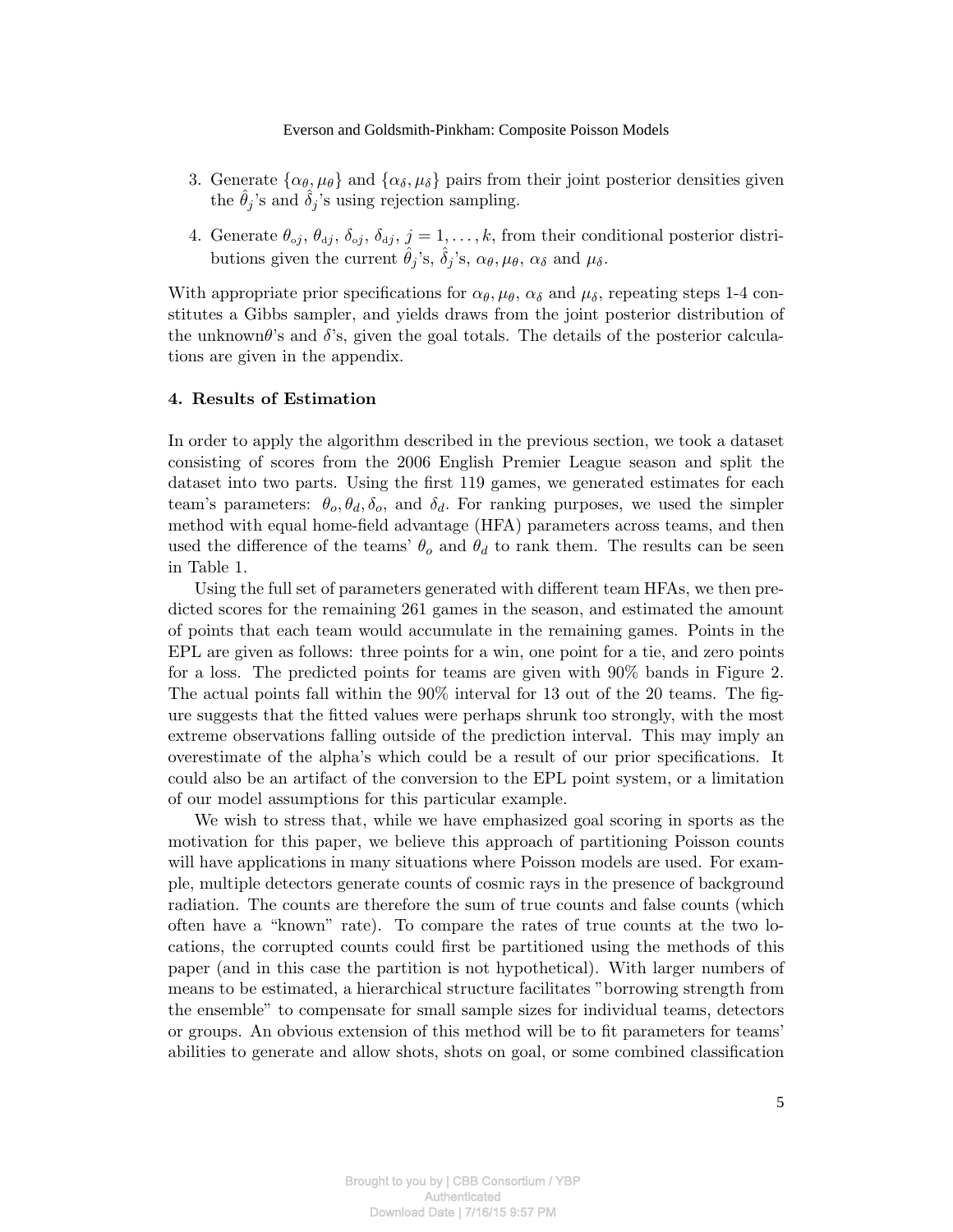such as "potential goals". Then parallel hierarchical Binomial models could be fit for each team's propensities to convert shots into goals and to allow shots to be converted into goals. The goal totals would still be modeled as Poisson, but additional information about shot totals would also be incorporated in the model.

#### Appendix:

#### Computational Steps:

0: Set 
$$
\delta_{oj} = \delta_{dj} = \sum_{i=1}^{N} (Y_{hi} - Y_{ri})/(2N)
$$
.  
\nSet  $\theta_{oj} = \left(\eta \sum_{h_i=j} Y_{hoi} + \sum_{r_i=j} Y_{roi}\right)/n_j$ ,  $\eta = \frac{\sum_{i}^{N} (Y_{hi} - Y_{ri})}{\sum_{i}^{N} Y_{hi}}$ .  
\nSet  $\theta_{dj} = \left(\sum_{h_i=j} Y_{hdi} + \sum_{r_i=j} Y_{rdi}\right)/n_j$ 

in the equations specified below, but the general idea is contained in the above "Basic Algorithm." Without the partitions, we can't estimate the parameters. And without the parameters, we can't estimate the partitions. But given a reasonable starting guess at the parameters, we can iterate between these two operations, and learn about both the hypothetical partitions and the unknown parameters.

#### Prior and Posterior densities

The algorithm for using Binomial draws to partition the goal counts, given the team  $\theta$ 's and  $\delta$ , is outlined earlier in this section. Given these breakdowns, we can form an unbiased estimate for  $\delta$  by averaging the N  $Y_{ai}$ 's, and for each  $\theta_{oj}$  and  $\theta_{dj}$  by averaging the appropriate partitioned counts for the  $n_j$  games involving team j. This gives the following sampling distributions:

$$
n_j \hat{\theta}_{oj} | \theta_{oj} \stackrel{\text{indep}}{\sim} \text{Poisson}(n_j \theta_{oj}), \quad j = 1, ..., k
$$
  

$$
n_j \hat{\theta}_{aj} | \theta_{aj} \stackrel{\text{indep}}{\sim} \text{Poisson}(n_j \theta_{aj}), \quad j = 1, ..., k
$$
  

$$
N \hat{\delta} | \delta \sim \text{Poisson}(N \delta)
$$

#### Inference for  $\delta$

The likelihood function for  $\delta$  given  $\delta$  is

$$
L(\delta) = \frac{(N\delta)^{N\hat{\delta}}e^{-N\delta}}{(N\hat{\delta})!} \propto \delta^{N\hat{\delta}} e^{-N\delta}, \quad \delta > 0.
$$

The posterior density for  $\delta$  is proportional to this likelihood function multiplied by a *prior* density for  $\delta$ . We would like to choose a prior density that is noninformative in that it adds little or no information. We could specify an improper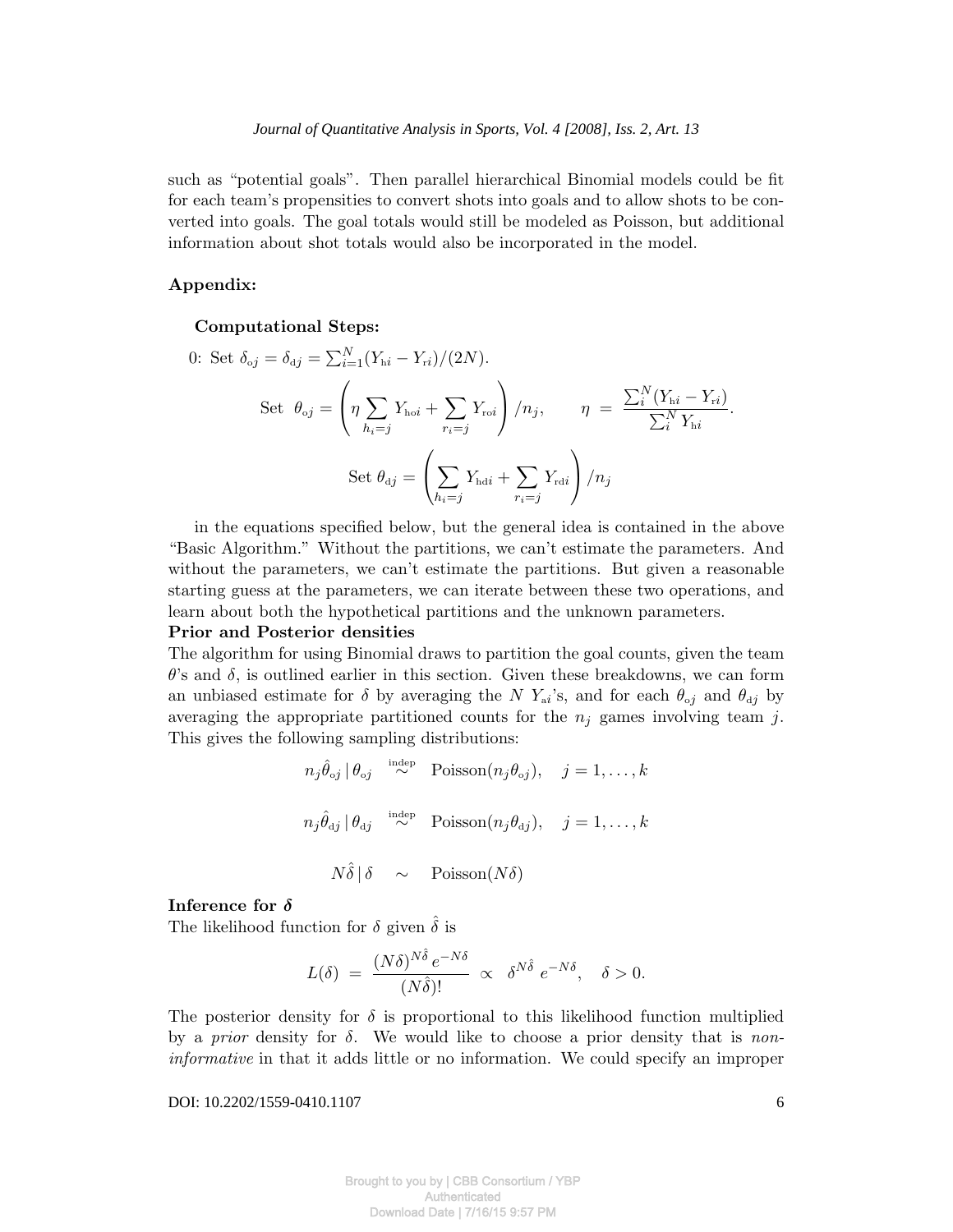Uniform distribution for  $\delta$ , but this would imply a non-uniform density for a nonlinear transformation of  $\delta$ . One approach is to assign a Uniform prior density to a transformation of  $\delta$  for which the expected curvature of the log-likelihood function does not change for different values of  $\hat{\delta}$ . The implied density for  $\delta$  is known as "Jeffreys' prior", and is defined as the square root of the negative expected second derivative of the log-likelihood function. The expectation is taken with respect to the data, given the parameter value.

#### Jeffreys' prior

$$
p(\delta) = -E\left(\frac{\partial^2}{\partial \lambda^2} (N\hat{\delta} \log(\delta) - N\delta) \right)^{1/2} = \left(-E\left(\frac{\partial}{\partial \lambda} \frac{N\hat{\delta}}{\delta} - N\right)\right)^{1/2}
$$

$$
= E \frac{\partial}{\partial \lambda} \frac{N\hat{\delta}}{\delta^2} \right) \Big)^{1/2} = \left(\frac{N\delta}{\delta^2}\right)^{1/2} \propto \delta^{-1/2}, \quad \delta > 0.
$$

This is equivalent to specifying a Uniform prior density for  $\sqrt{\delta}$ . With this specification, the posterior density is recognizable as a  $Gamma(N\hat{\delta} + 1/2, N)$  distribution:

$$
f(\delta \mid \hat{\delta}) \ \propto \ \delta^{N \hat{\delta} + 1/2 - 1} \, e^{-N \delta}, \quad \delta > 0.
$$

We notice that, despite using an improper prior density (its integral is infinite), it is guaranteed that the posterior density will be proper. Even if a particular random partition assigned no "advantage" goals, meaning that  $\hat{\delta} = 0$ , the posterior would still be a proper  $Gamma(1/2, N)$  density (equivalent to that of a scaled Chisquare(1) random variable).

#### Inference for the  $\theta_j$ 's

For estimating the  $\theta_{oj}$ 's and  $\theta_{dj}$ 's, we have two equivalent problems of the form:

$$
X_j | \theta_j \stackrel{\text{indep}}{\sim} \text{Poisson}(n_j \theta_j), \quad j = 1, ..., k
$$
  
 $\theta_j | \lambda \stackrel{\text{i.i.d.}}{\sim} \text{Exp}(\lambda), \quad j = 1, ..., k.$ 

For example, for the  $\theta_{oj}$ 's, each  $X_j$  represents  $n_j \hat{\theta}_j$ , the total number of "offensive" goals for team j in its  $n_i$  games.

Given  $\lambda$ , the posterior distribution for each  $\theta_j$  is Gamma $(x_j + 1, n_j + \lambda)$ :

$$
f(\theta_j \mid X_j = x_j, \lambda) \propto \left(\frac{(n_j \theta_j)^{x_j}}{x_j!} e^{-n_j \theta_j}\right) \left(\lambda e^{-\lambda \theta_j}\right) \propto \theta_j^{x_j+1-1} e^{-(n_j+\lambda)\theta_j}, \quad \theta_j > 0.
$$

The marginal likelihood function for the parameter  $\lambda$  can be found by integrating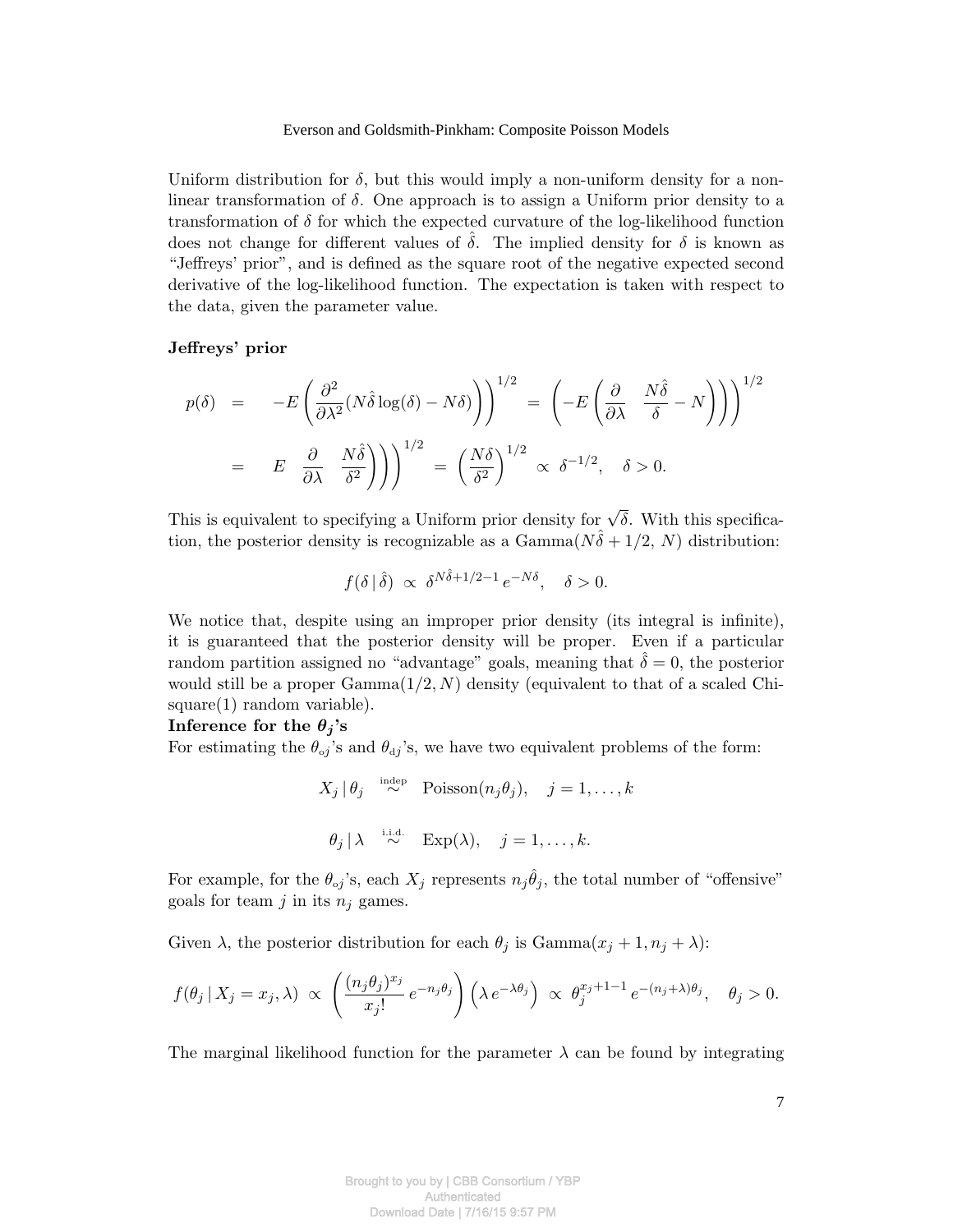the  $\theta_j$ 's out of the joint likelihood function:.

$$
L(\lambda) = P(X_1 = x_1, ..., X_k = x_k | \lambda) = \prod_{j=1}^k \frac{n_j^{x_j} \lambda}{x_j!} \int_0^\infty \theta_j^{x_j+1-1} e^{(n_j+\lambda)\theta_j} d\theta_j
$$

$$
= \prod_{j=1}^k \frac{\lambda}{n_j + \lambda} \left( \frac{n_j}{n_j + \lambda} \right)^{x_j}, \quad \lambda > 0.
$$

This likelihood function simplifies considerably if all of the k teams have all played the same number of games, meaning  $n_j = n$ ,  $j = 1, ..., k$ . This is the case for the entire EPL season, with  $n = 38$  games for each of the  $k = 20$  teams. There are also several times during the season at which point all of the teams have played the same number of games. We focus on this special case in order to simplify the computations.

With equal  $n_j$ 's, it is convenient to work with the transformation  $\phi = \lambda/(n + \lambda)$ . Then the marginal probability distribution of each  $X_j$  is given by

$$
P(X_j = x_j | \lambda) = \frac{n^{x_j} \lambda}{x_j!} \int_0^\infty \theta_j^{x_j+1-1} e^{(n+\lambda)\theta_j} d\theta_j
$$
  
= 
$$
\frac{n^{x_j} \lambda}{(n+\lambda)^{x_j+1}} = \phi(1-\phi)^{x_j}, \quad x_j = 0, 1, \dots,
$$

This is the distribution of the number of failures (e.g.) before the first success for independent trials with success probability  $\phi$  on each trial. The inverse transformation is  $\lambda = n\phi/(1 - \phi)$ , so the expectation of each  $\theta_j$  given  $\phi$  is  $1/\lambda = (1 - \phi)/(n\phi)$ . The expected value of each  $X_j$  given  $\theta_j$  is  $n\theta_j$ , so the marginal mean of each  $X_j$  is

$$
E(X_j | \phi) = E(E(X_j | \theta_j) | \phi) = E(n\theta_j | \phi) = \frac{1 - \phi}{\phi}.
$$

The marginal likelihood function for  $\phi$  is

$$
L(\phi) \propto \phi^k (1 - \phi)^s
$$
,  $s = \sum x_j$ ,  $0 < \phi < 1$ .

This leads to the following log-likelihood function and derivatives. These define Jeffreys' prior distribution for the parameter  $\phi = \lambda/(n + \lambda)$ :

$$
\log(L(\phi)) = c + k \log(\phi) + s \log(1 - \phi), \quad 0 < \phi < 1.
$$

$$
\frac{\partial}{\partial \phi} \log(L(\phi)) = \frac{k}{\phi} - \frac{s}{1 - \phi}; \quad \frac{\partial^2}{\partial \phi^2} \log(L(\phi)) = -\frac{k}{\phi^2} - \frac{s}{(1 - \phi)^2}
$$

$$
p(\phi) \propto \left(\frac{k}{\phi^2} + \frac{k}{\phi(1 - \phi)}\right) \propto \phi^{-1}(1 - \phi)^{-1/2}, \quad 0 < \phi < 1.
$$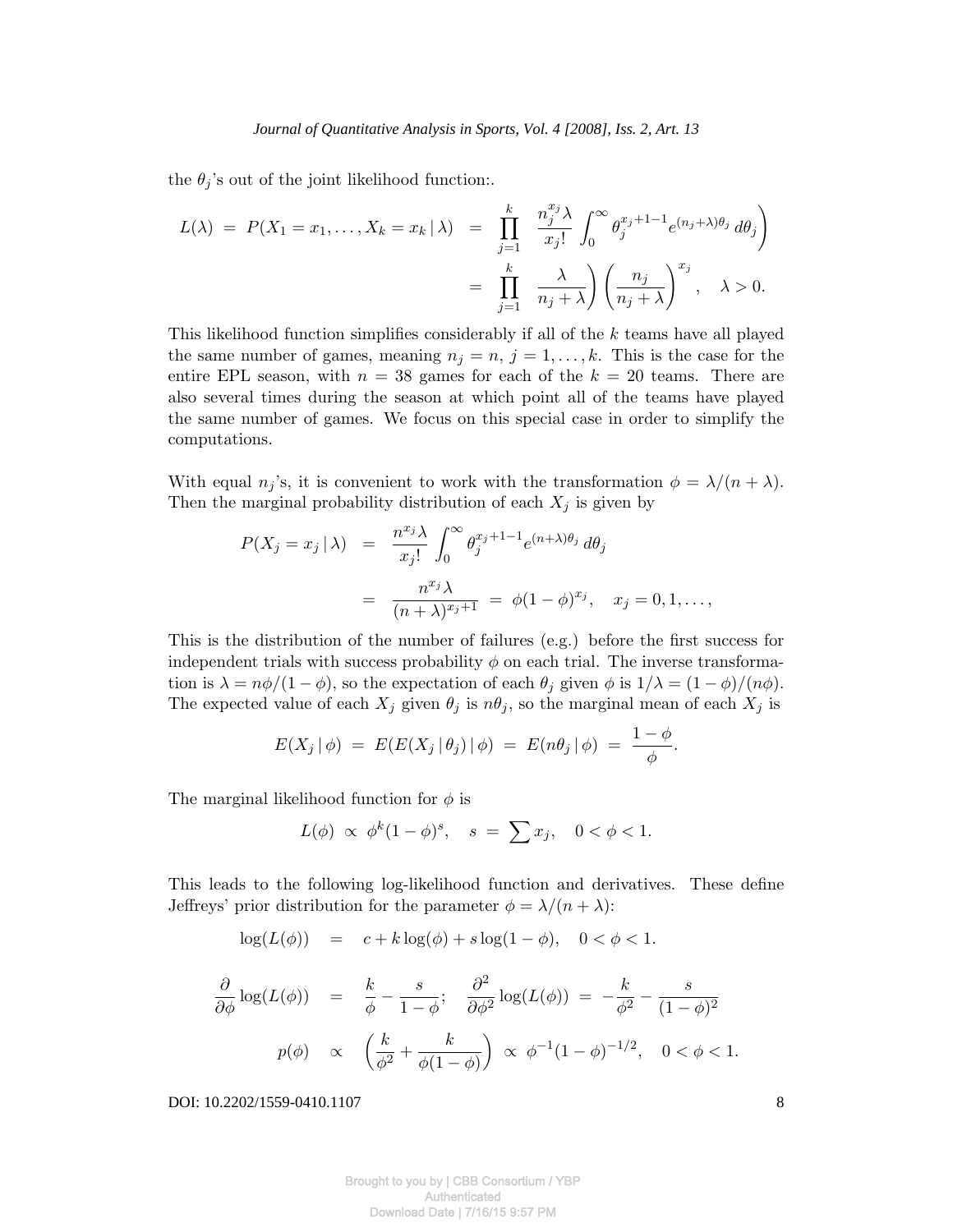Combining this prior density with the likelihood function for  $\phi$  yields a posterior density that is  $Beta(k, s + 1/2)$ :

$$
f(\phi | X_1, ..., X_k) = \frac{P(X_1 = x_1, ..., X_k = x_k | \phi) p(\phi)}{\int_0^1 P(X_1 = x_1, ..., X_k = x_k | \phi) p(\phi) d\phi} \propto L(\phi) p(\phi)
$$
  
 
$$
\propto \phi^{k-1} (1 - \phi)^{s+1/2 - 1}, \qquad 0 < \phi < 1.
$$

Once again we are guaranteed a proper posterior density. Even if a particular random partition assigned no "offensive" goals (for example) in any of the games, meaning all of the  $x_j$ 's are 0 and therefore  $s = 0$ , the posterior for  $\phi$  would still be a proper  $Beta(k, 1/2)$  density.

We can now fill in the gaps in the Basic Algorithm:

#### Detailed Algorithm:

#### 0. Starting values:

Set  $\delta^{(0)}$  to be the difference in the average home team score and the average road team score in the  $N$  games. After correcting every home goal total  $Y_{hi}$ by subtracting off  $\delta^{(0)}$ , set  $\theta_{oj}^{(0)}$  equal to be half the average goals scored by team j and  $\theta_{dj}^{(0)}$  to be half the average goals allowed by team j in its n games, for each  $j = 1, \ldots, k$ .

1. Given 
$$
\theta_{oj}^{(t-1)}
$$
 and  $\theta_{dj}^{(t-1)}$ ,  $j = 1, \ldots k$ , generate  $\lambda_o^{(t)}$ ,  $\lambda_d^{(t)}$ ,  $\theta_{oj}^{(t)}$  and  $\theta_{dj}^{(t)}$ .

#### 2. Random partitions:

Partition each home team goal total  $Y_{hi}$  into  $Y_{hoi}^{(t)}$ ,  $Y_{rdi}^{(t)}$  and  $Y_{ai}^{(t)}$  using  $\theta_{oh_i}^{(t-1)}$ ,  $\theta_{\text{dr}_i}^{(t-1)}$  and  $\delta^{(t-1)}$  (the values at iteration  $t-1$ ) to compute the probabilities for the breakdown.

#### 3. Conditional estimates:

Set  $\hat{\delta}^{(t)} = \sum Y_{ai}^{(t)} / N$ . Set  $\hat{\theta}_{oj}^{(t)} = (\sum Y_{\text{ho}}^{(t)} t_{\text{ho}}^2 + \sum Y_{\text{ror}_i=j}^{(t)})/n$  and  $\hat{\theta}_{dj}^{(t)} = (\sum Y_{\text{hd}h_i=j}^{(t)} + \sum Y_{\text{rdr}_i=j}^{(t)})/n$ for  $j = 1, \ldots, k$ , summing over the games i for which each team j is a home team  $(h_i = j)$  or a road team  $(r_i = j)$ , as appropriate.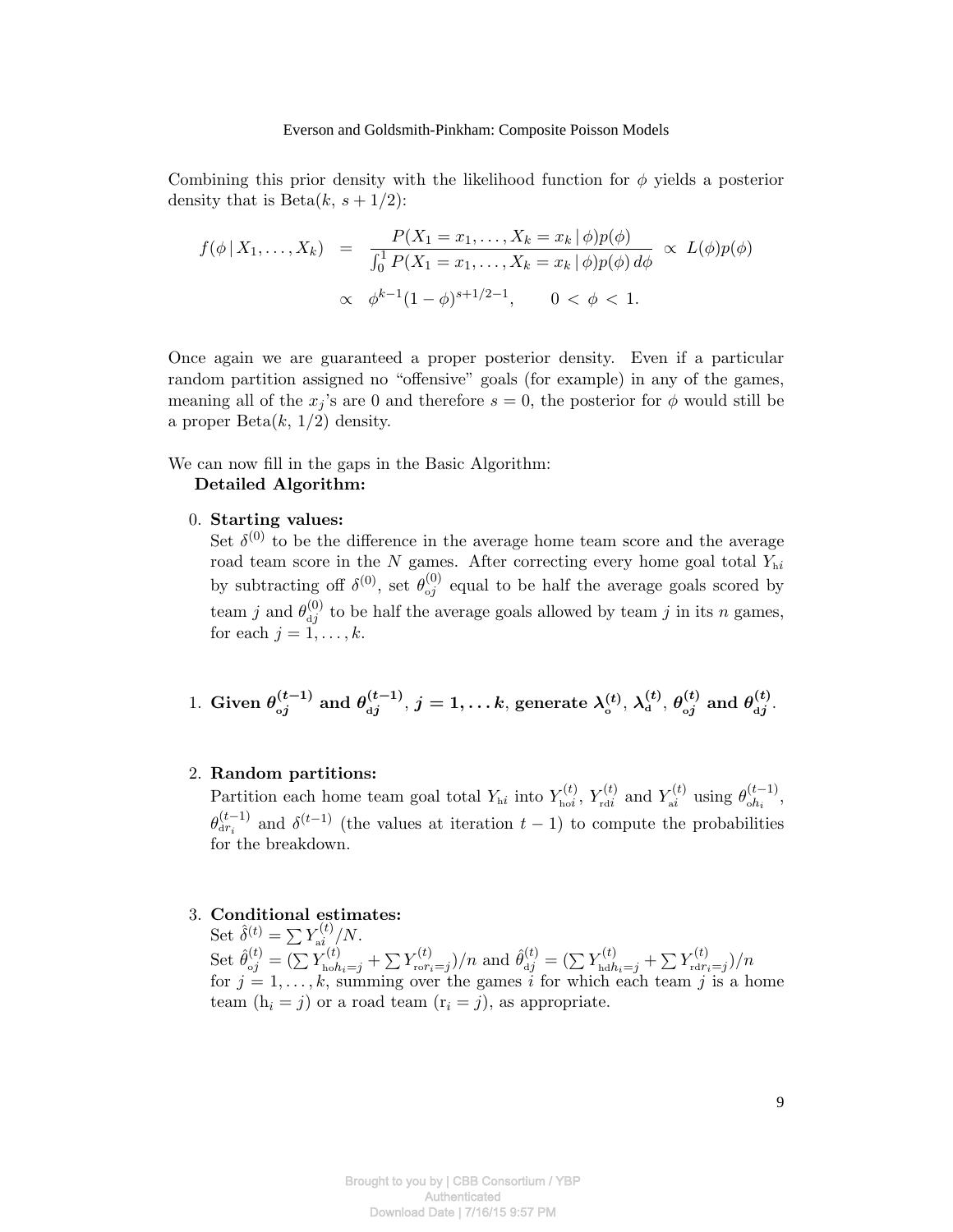- 4. Update  $\lambda$ 's: Compute  $s_o^{(t)} = \sum \hat{\theta}_{oj}^{(t)}$  and  $s_d^{(t)} = \sum \hat{\theta}_{dj}^{(t)}$ . Generate  $\phi_o^{(t)} \sim \text{Beta}(k, s_o^{(t)} + 1/2)$  and  $\phi_d^{(t)} \sim \text{Beta}(k, s_d^{(t)} + 1/2)$ . Set  $\lambda_0^{(t)} = n\phi_0^{(t)}/(1-\phi_0^{(t)})$  and  $\lambda_0^{(t)} = n\phi_0^{(t)}/(1-\phi_0^{(t)})$ .
- 5. Update  $\theta$ 's: Generate  $\theta_{oj}^{(t)} \sim \text{Gamma}(\hat{\theta}_{oj}^{(t)} + 1, n + \lambda_{o}^{(t)})$  and  $\theta_{dj}^{(t)} \sim \text{Gamma}(\hat{\theta}_{dj}^{(t)} + 1, n + \lambda_{d}^{(t)}),$ for  $j = 1, \ldots, k$ .

The algorithm works by iterating between steps 1-4 until the simulated values appear to have converged to stationary distributions. There is extensive theory on how to determine this, but we simply ran 1000 iterations and did not see a reason to doubt that the Markov Chain had converged. After convergence, we collected the parameter values generated on every 100th iteration until we had collected 1000 sets of values. Taking only every 100th draw reduces the auto-correlation in the Markov Chain, and gives us a nearly independent sample from the joint posterior distribution of the unknown parameters.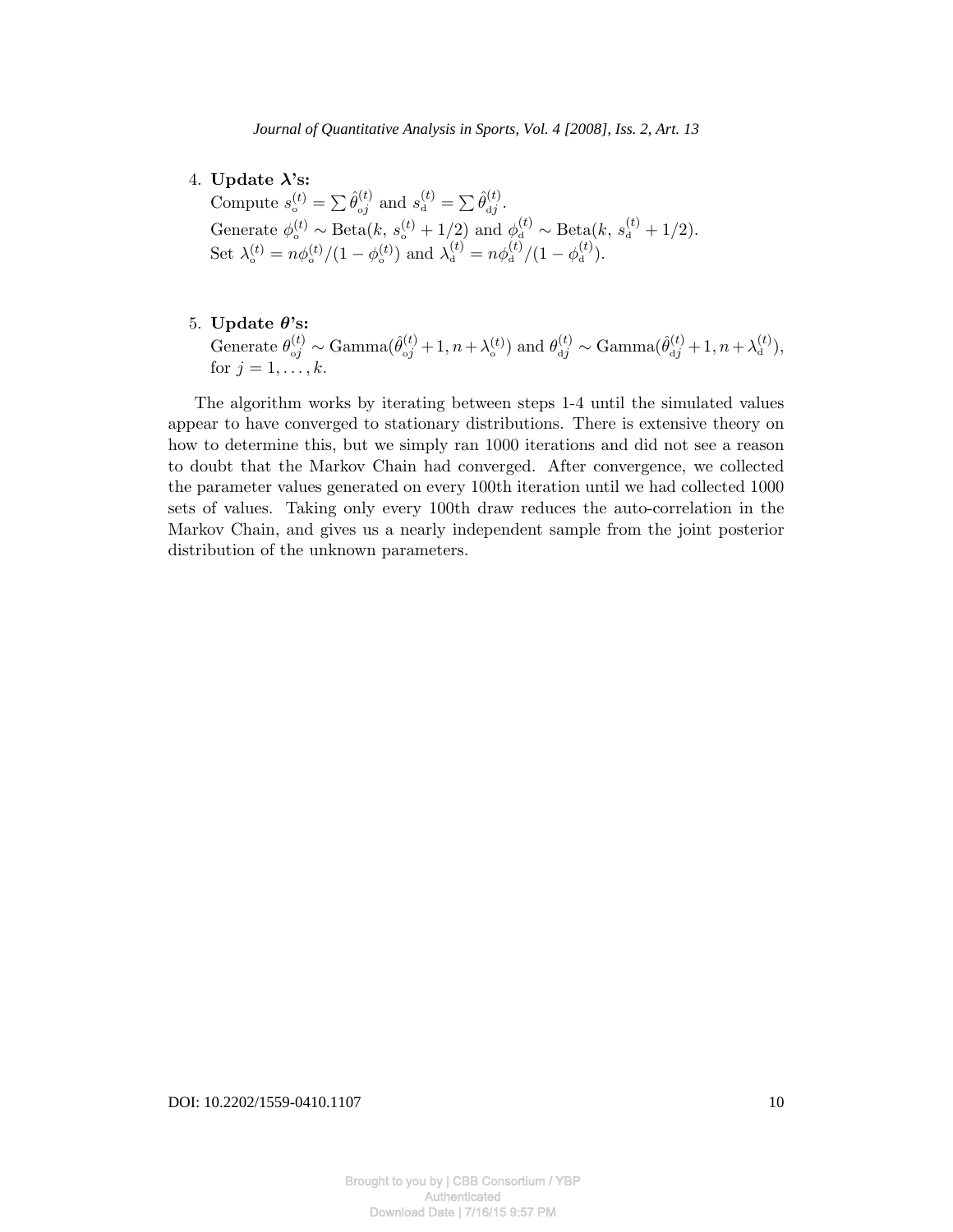

#### Figure 1: Hanging Rootogram of 2006 EPL Goal Scoring.

The square roots of the counts of goal totals for the two teams in each of the 380 matches played during the 2006 EPL season are compared to the expected root-counts for a fitted Poisson distribution. With a Poisson model, the counts of individual goal totals are distributed Binom $(n = 2 * 380, p(x))$ , where  $p(x)$  is the Poisson probability of a particular goal total  $x$ . The variance of each count is approximately  $np(x)$ , and a square-root transformation stabilizes the variances for the different values of x and  $p(x)$ . The dots mark the square roots of the expected Poisson counts for 760 draws from a Poisson distribution with mean 1.23 (the overall average of the 760 goal totals). The height of each bar corresponds to the squareroot of the actual count and the bars "hang" from the dots. So the deviations from 0 indicate prediction errors, on a scale with roughly constant variance for all goal totals. The data are very consistent with a Poisson distribution.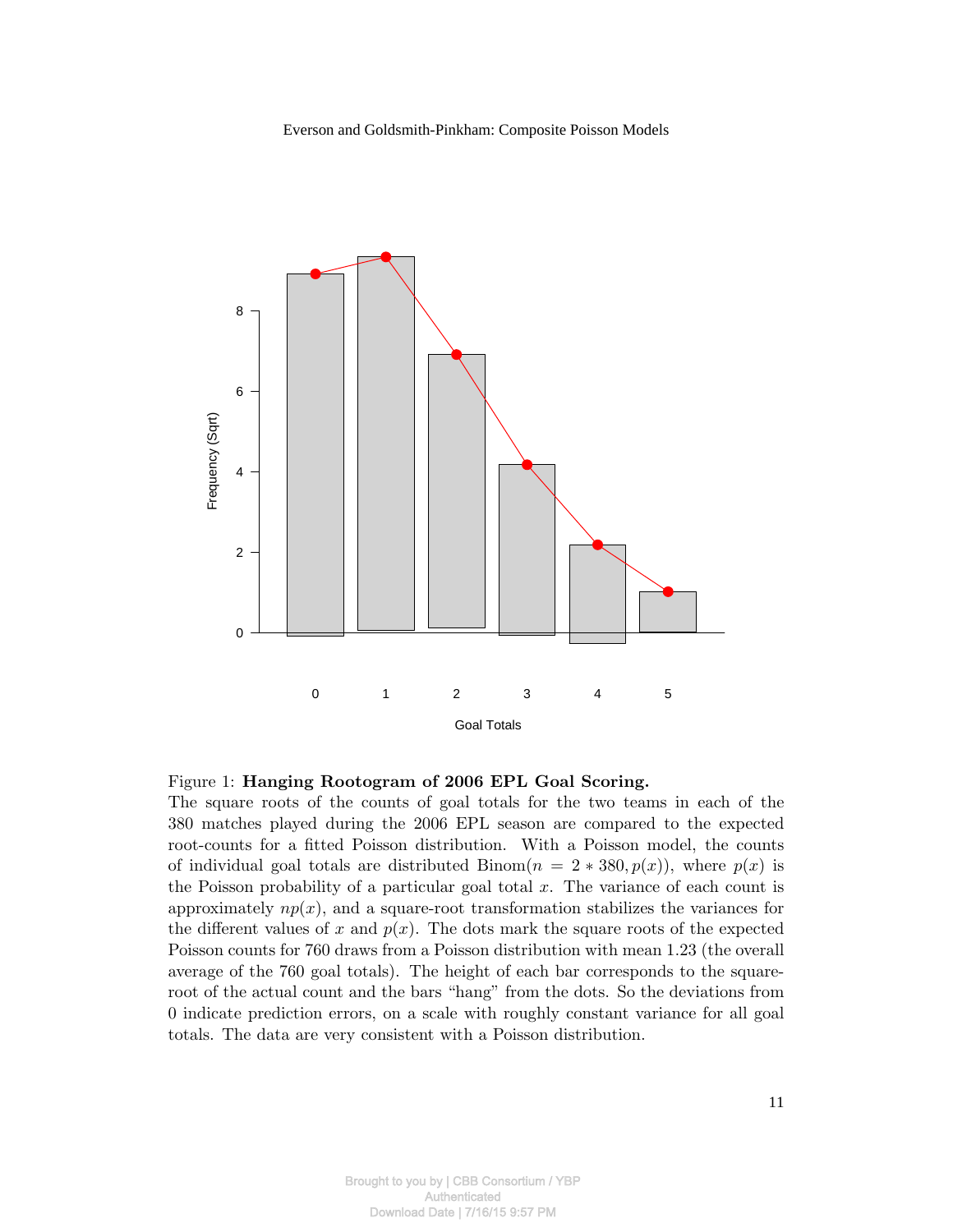

Figure 2: Red points represent the actual points accumulated in EPL. Blue lines represent the 90% interval predicted by algorithm.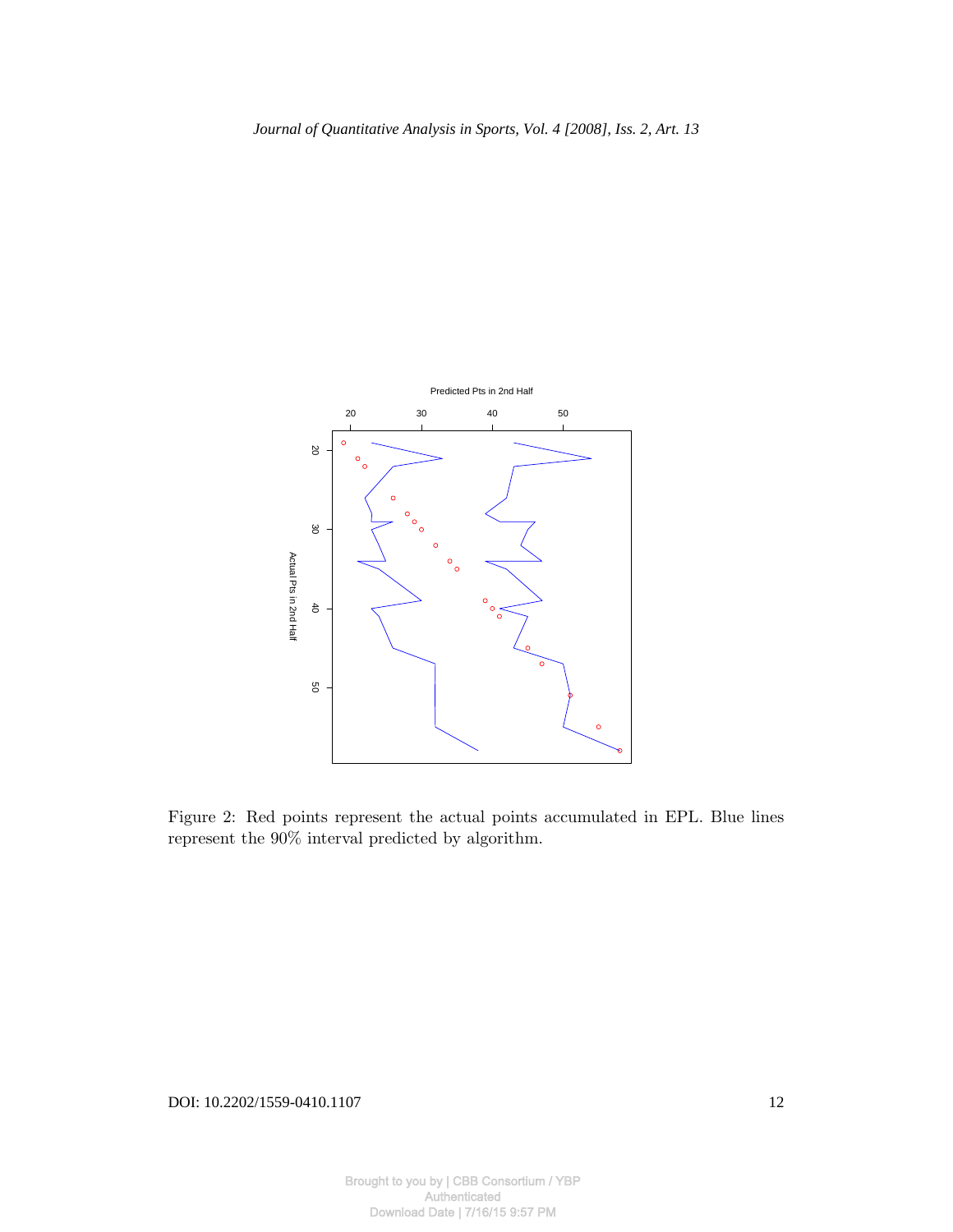

Figure 3: A comparison of predicted game scores using the initial parameters vs. the derived parameters.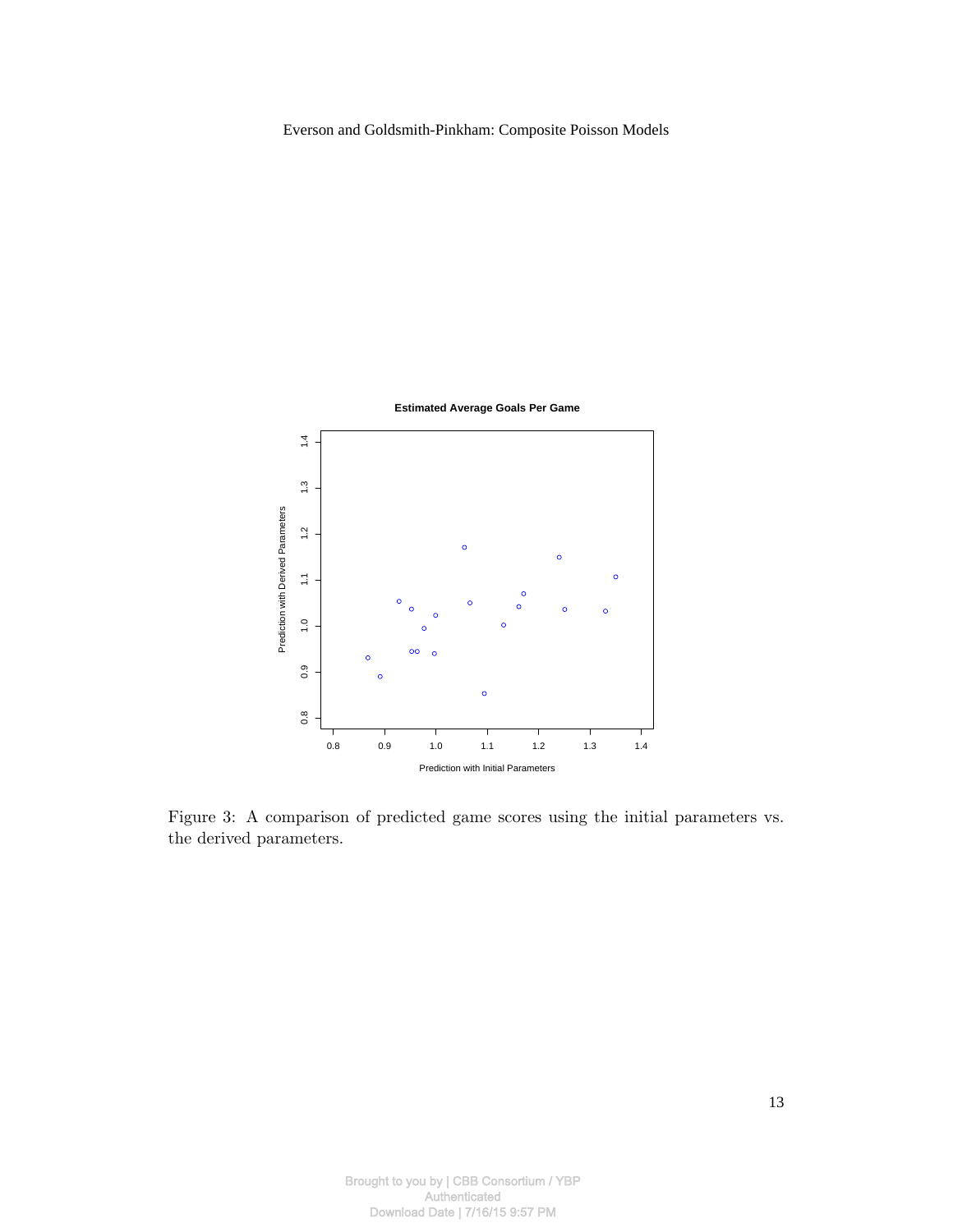

Figure 4: A comparison of team home field advantages. Team IDs are given in Table 1. Offensive advantage is an additional propensity for a team to score goals when playing on its home field. Defensive advantage is a penalty for a team not playing on its home field, and enters the model as an additional propensity to allow goals when not playing at home. The difference between a teams Offensive and Defensive advantages is an indication of the overall home advantage it enjoys.